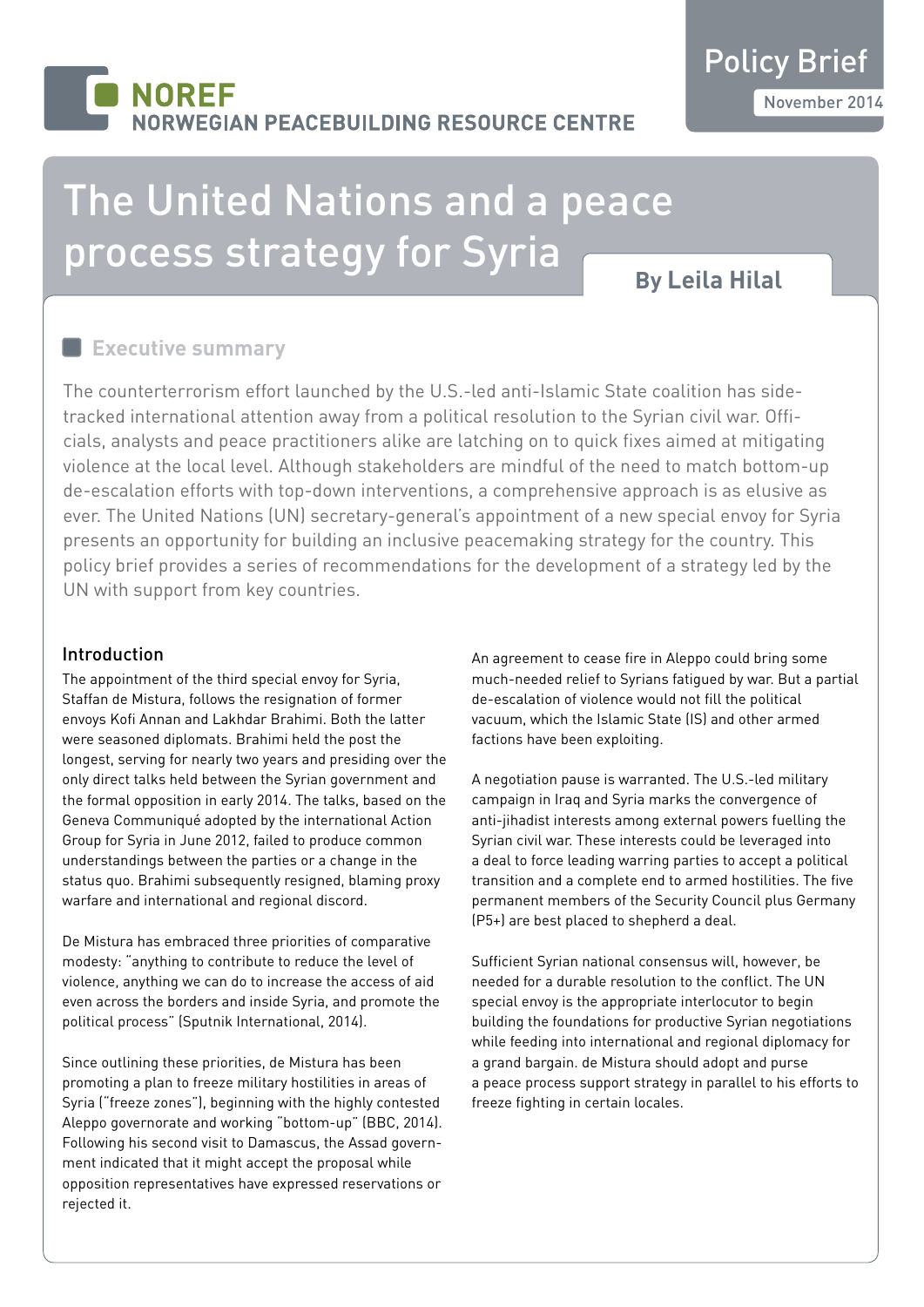#### The role of the special envoy: learning from the past

The failure of the Geneva II talks can be attributed to poor timing, the exclusion of key Syrian representatives and an inappropriate format. The talks were convened 18 months after the constituting document – the Geneva Communiqué – was agreed. The interim period saw a continuation of international policies to either arm disparate insurgent forces or back the Assad government at all costs, which precluded the diplomacy needed to shore up regional and global agreement for a transition.

The talks were convened under intense media scrutiny, with Russia and the U.S. holding competing visions of their purpose. Iran was invited and then disinvited after U.S. intervention. The lack of international and regional coordination contributed to mismatched party expectations. Conventional narratives of Geneva II failings have tended to overlook implicit compromises offered by the National Syrian Opposition Coalition (SOC). But the Assad government came unprepared and unwilling to discuss transitional issues and the SOC was unwilling to diverge to other topics. As Brahimi stated, the Syrian parties at the table were both still convinced of their ability to achieve victory.

UN mediation in the interim period was also missing. While the special envoy undertook shuttle diplomacy with states and consulted international organisations working on the ground, no serious steps were taken to create a forum to engage armed actors or lead mediation inside Syria. Moreover, Brahimi reportedly refused the participation of civil society representatives at the talks, including a women's delegation. These terms and conditions left the Geneva II process disconnected from local realities, and without broad legitimacy or popular support. This in turn further limited the negotiating parties.

#### A renewed plan for UN diplomacy

Four concentric circles of influence underpin the Syrian conflict: local, national, regional and global. The outer two rings (regional and global) have received the greater focus of analytical and diplomatic attention. While all four spheres are intertwined, a peace process support strategy that works from the inside out and back again would constitute a fresh approach and complement ongoing regional and international engagements. As part of the strategy, the UN special envoy should do the following:

*• Expand dialogue to include a broader range of Syrian stakeholders*. Syria's conflict has resulted in multiple social and political fissures. In order to preserve the territorial integrity of the country and achieve stabilisation, Syrian understandings on a political horizon and governance systems are urgently needed. A neutral third party will have to facilitate these understandings, moving beyond limited government and formal opposition circles to include civic, business and religious stakeholders. Armed actors who accept the principle of a negotiated national solution to the Syrian crisis must also be part of the political dialogue. Once appropriate representatives have been identified, the special envoy should sponsor, but not lead, forums to enable groups to collectively analyse the conflict in all its relevant forms, respond to options for a resolution and articulate confidence-building measures. Alternatively, de Mistura can defer to external track III and II initiatives for this purpose. Either way, it is essential that these tracks are appropriately sequenced and complementary to official talks.

- *• Collate a road map for peace*. Whether or not de Mistura leads a Syrian dialogue, his good offices should collate outcomes into an actionable plan. Comparative experts can help fill in substantive conceptual gaps, drawing on lessons learned from other conflicts. The road map can provide a national framework against which localised interventions can be calibrated and scaled.
- *• Deepen regional and international diplomacy*. The special envoy is now on his third round of consultations with concerned states. These consultations are critical to reaching out to previously excluded actors like Iran. They are also opportunities to push the anti-IS coalition agenda beyond its current narrow counterterrorism focus to include Syrian peace needs. As Syrian interests become clearer to De Mistura, he in turn can use them to inform regional and international players and nudge them toward a constructive accommodation of the Syrian dimension of the conflict. Meanwhile, targeted diplomacy is needed to end the global networks feeding Syria's war economy.
- *• Advocate for accountability on the part of all armed actors*. A peace process strategy will depend on adequate security space for a Syrian dialogue. The government and insurgent groups alike should be pressured to stop arrests, indiscriminate attacks and other human rights abuses undermining peaceful initiatives, including as explicit elements of local ceasefires. Consistent private and public leadership on this issue would also restore desperately needed values to diplomacy on Syria and help shore up localised mediations.
- *• Empower Syrian women and other civil society actors*. Despite a severe operating environment, Syrian women and their broader civil society networks have been leading the campaign for inclusive, non-violent change. Not unlike other violent conflicts, they have been the first to accept that Syria has reached a stalemate necessitating mutual compromises. They are working to mobilise their grass-roots constituents to support a negotiated settlement. Mechanisms should be created to ensure that their initiatives inform all four circles of influence.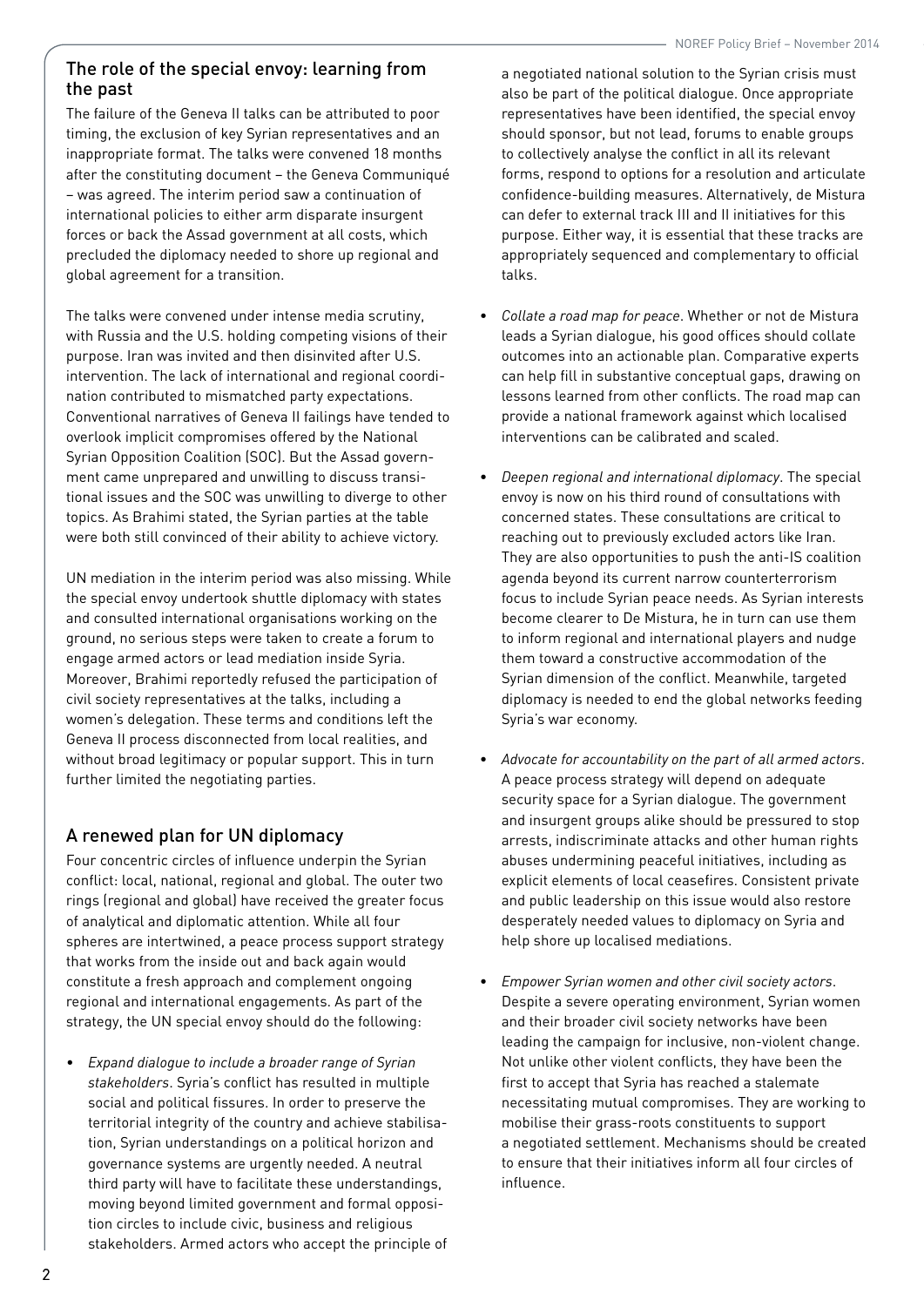#### Linking the local and national

Reducing violence and improving humanitarian access across Syria is essential to a peace process support strategy. The special envoy should back local ceasefire efforts by moving between support for them *and* a national peace process strategy.

Numerous truces and ceasefires have been agreed across Syria at military flashpoints (Integrity: Research and Consulting, 2014). They have garnered a great deal of attention lately, with many analysts looking for short- to medium-term solutions to address the Syrian conflagration. One mediation group recommended that localised ceasefires should lead to a national plan for elections (Ignatius, 2014).

Whether or not local ceasefires constitute progress in parts of Syria is highly contested. Most Syrians and observers regard them as an extension of the government's war effort to reclaim territory and rehabilitate its international standing. Indeed, in ceasefire talks the government is typically represented by state security or paramilitary forces. Outcomes tend to mirror the power imbalances among the highly repressive state, disparate insurgents and subjugated communities, as well as continuing sectarian tensions.

A recent opinion poll undertaken by Omran Strategic Studies (2014) indicates that while widely supported among Syrians, localised ceasefires have not significantly improved perceptions of trust and in many cases have not resulted in tangible security or humanitarian improvements. At the same time, as the joint report by the Syrian organisation Madani and the London School of Economics demonstrates, Syrian citizens are initiating them (Turkmani et al., 2014).

While more studies are needed to understand what – if any – conflict transformation opportunities flow from such localised ceasefires, obvious measures that could improve their strategic value include:

- 1. a dedicated, responsive civilian counterpart representing the government side;
- 2. a third-party mechanism to monitor written agreements; and
- 3. commitments to protect civilians, including the free movement of non-violent relief and media actors following an agreement.

A UN-guaranteed ceasefire in Aleppo or other areas of the country could also give localised ceasefires more visibility and, in turn, more momentum to build in these guarantees. The possibility that a ceasefire would hold in Aleppo, however, appears increasingly dim, with mainstream rebel leaders calling for a nationalized process.

#### Conclusion

De Mistura's appointment is an opportunity to improve on past UN mediation efforts and lay the foundations for productive Syrian talks. As the anti-IS campaign proceeds, it will be vital to reach regional and international understandings, especially between Saudi Arabia and Iran, and including Turkey, Russia and the U.S., on stabilising Syria and the wider region. Yet longer-term stabilisation and eventual peace will need to come from inside Syria. Localised ceasefires appear to be stopgap measures to address the immediate military crisis in parts of Syria. A peace process strategy that links them or other shorterterm stabilisation efforts to an overarching peace process strategy for the wider Syrian conflict would increase their relevance to the special envoy's mission and the chances of an eventual resolution.

#### References

BBC (British Broadcasting Corporation). 2014. "Syria conflict: UN's Staffan de Mistura hopeful." November 11th. <http://www.bbc.com/news/world-middle-east-29999157>

Ignatius, David. 2014. "A plan to heal Syria?" *Washington*  Post, November 4th. <http://www.washingtonpost.com/ opinions/david-ignatius-a-plan-to-freeze-the-war-insyria/2014/11/04/8f600442-6466-11e4-836c-83bc4f26eb67\_ story.html>

Integrity: Research and Consulting. 2014. *Research Summary Report*: *Local Truces in Syria*. June. London: Integrity: Research and Consulting.

Omran for Strategic Studies. 2014. "Ceasefire agreements in Syria and their effectiveness: a public opinion poll." September 30th. Istanbul: Omran for Strategic Studies.

Sputnik International. 2014. "De Mistura: security response not enough to deal with IS, need for political process." September 24th. <http://www.sputniknews.com/politics/20140924/193219345/De-Mistura-Security-Response-Not-Enough-to-Deal-With-IS-Need-for.html>

Turkmani, Rim et al. 2014. *Hungry for Peace: Positives and Pitfalls of Local Ceasefires in Syria*. London: Madani and London School of Economics.